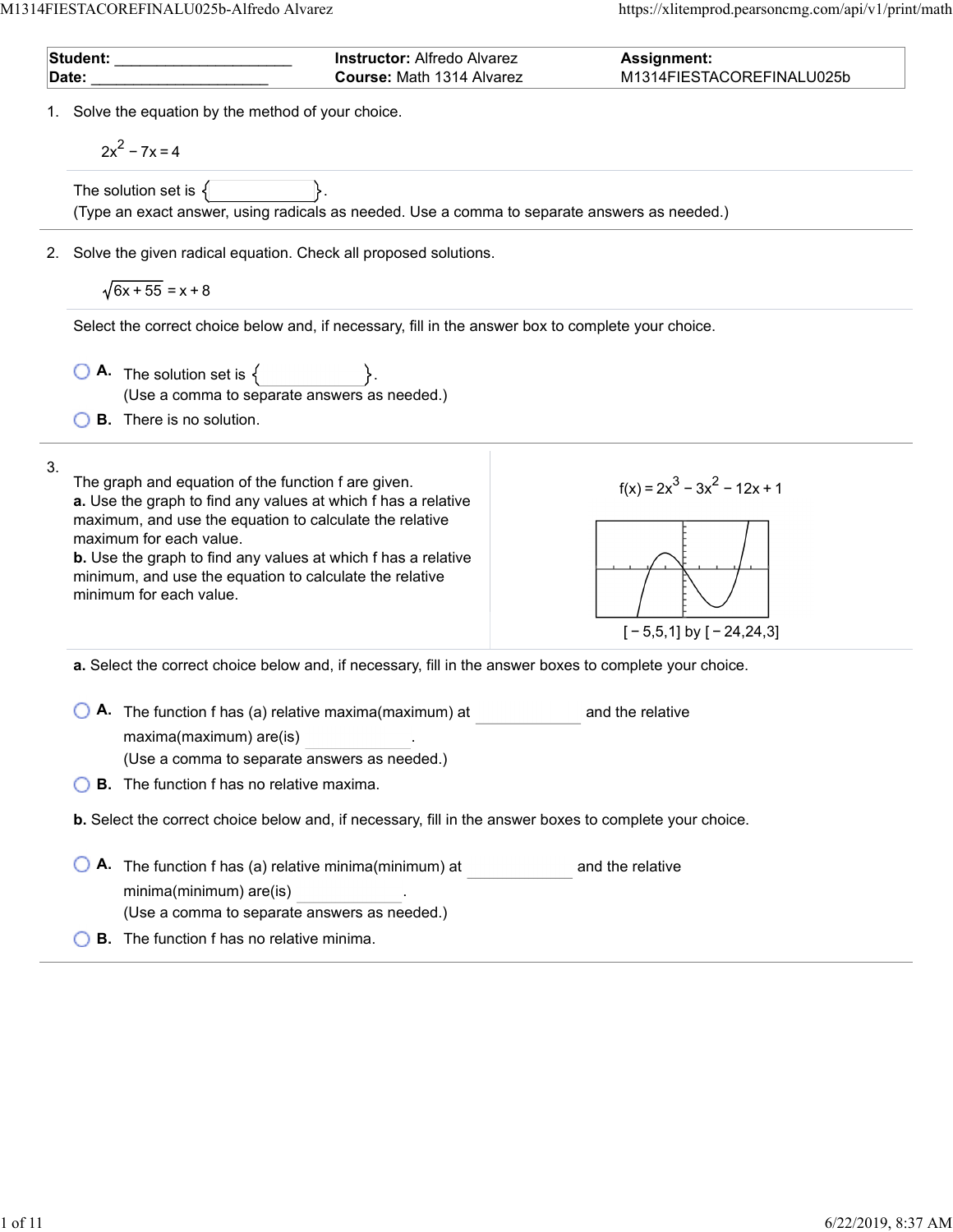



7. Find the domain of the function.

$$
f(x) = \sqrt{36 - 4x}
$$

What is the domain of f?

(Type your answer in interval notation.)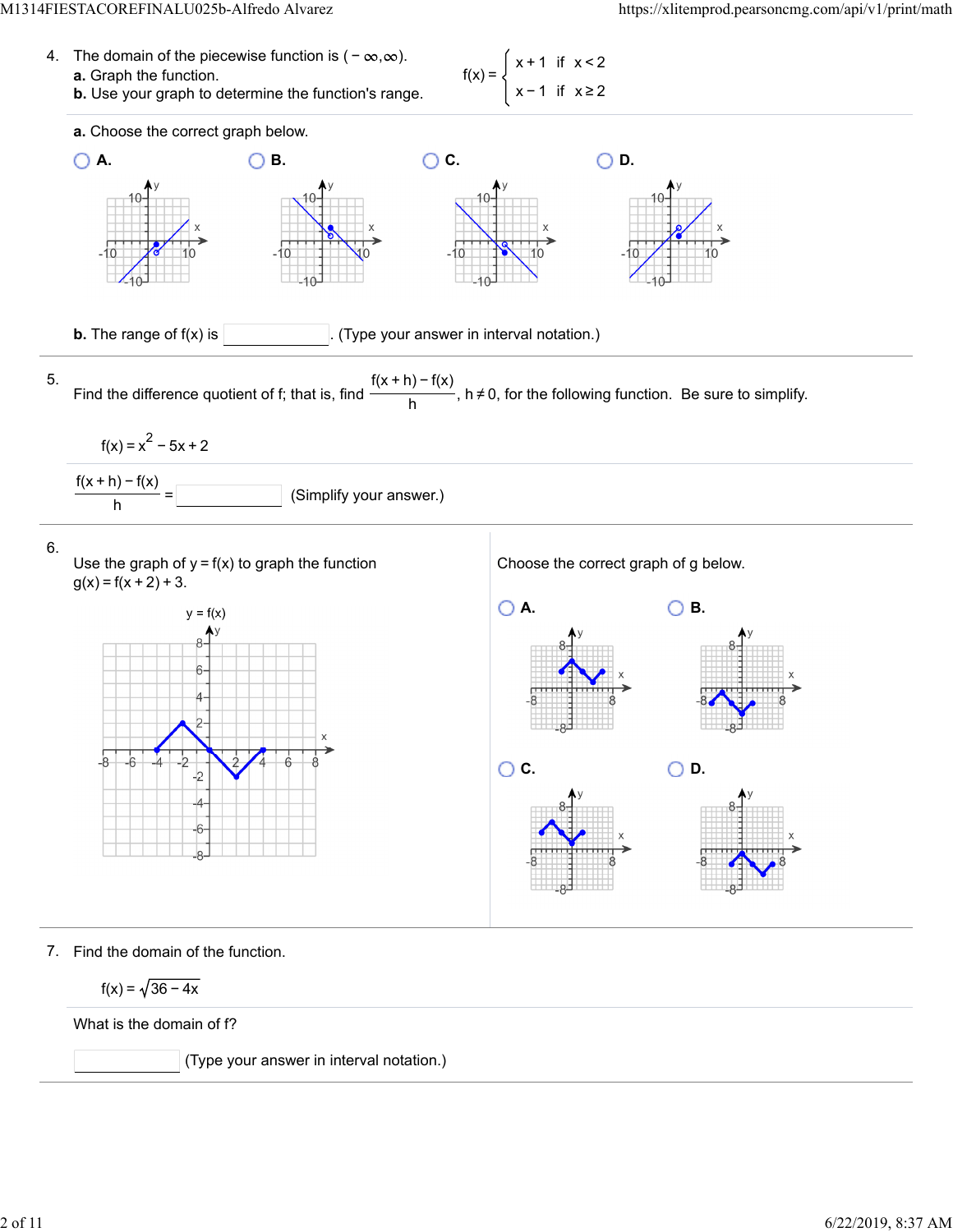8. For  $f(x) = x + 3$  and  $g(x) = 4x + 5$ , find the following functions.

|     | <b>a.</b> (f $\circ$ g)(x); <b>b.</b> (g $\circ$ f)(x); <b>c.</b> (f $\circ$ g)(1); <b>d.</b> (g $\circ$ f)(1)            |            |                |      |               |       |               |               |               |               |                 |
|-----|---------------------------------------------------------------------------------------------------------------------------|------------|----------------|------|---------------|-------|---------------|---------------|---------------|---------------|-----------------|
|     | <b>a.</b> $(f \circ g)(x) =$<br>(Simplify your answer.)                                                                   |            |                |      |               |       |               |               |               |               |                 |
|     | <b>b.</b> $(g \circ f)(x) =$<br>(Simplify your answer.)                                                                   |            |                |      |               |       |               |               |               |               |                 |
|     | <b>c.</b> $(f \circ g)(1) =$                                                                                              |            |                |      |               |       |               |               |               |               |                 |
|     | <b>d.</b> $(g \circ f)(1) =$                                                                                              |            |                |      |               |       |               |               |               |               |                 |
|     | 9. Find the distance between the pair of points.                                                                          |            |                |      |               |       |               |               |               |               |                 |
|     | $(1,9)$ and $(7,17)$                                                                                                      |            |                |      |               |       |               |               |               |               |                 |
|     | The distance between the points is<br>units.<br>(Round to two decimal places as needed.)                                  |            |                |      |               |       |               |               |               |               |                 |
|     | 10. Find the midpoint of the line segment with the given endpoints.                                                       |            |                |      |               |       |               |               |               |               |                 |
|     | $(8,2)$ and $(4,6)$                                                                                                       |            |                |      |               |       |               |               |               |               |                 |
|     | The midpoint of the segment is<br>(Type an ordered pair.)                                                                 |            |                |      |               |       |               |               |               |               |                 |
| 11. | Complete the square and write the equation of the circle in<br>standard form. Then determine the center and radius of the |            |                |      |               |       |               |               |               |               |                 |
|     | circle to graph the equation.                                                                                             |            |                |      |               | 8-    |               |               |               |               |                 |
|     | $x^{2} + y^{2} + 4x + 6y + 9 = 0$                                                                                         |            |                |      |               |       |               |               |               |               |                 |
|     |                                                                                                                           |            |                |      |               | $6-$  |               |               |               |               |                 |
|     |                                                                                                                           |            |                |      |               | $4-$  |               |               |               |               |                 |
|     | The equation in standard form is<br>(Simplify your answer.)                                                               |            |                |      |               | $2-$  |               |               |               |               |                 |
|     |                                                                                                                           |            |                |      |               |       |               |               |               |               | Х               |
|     | Use the graphing tool to graph the circle.                                                                                | $-10$ $-8$ | $-\frac{1}{6}$ | $-4$ | $\frac{1}{2}$ | $-2-$ | $\frac{1}{2}$ | $\frac{1}{4}$ | $\frac{1}{6}$ | $\frac{1}{8}$ | $\overline{10}$ |
|     |                                                                                                                           |            |                |      |               | 4-    |               |               |               |               |                 |
|     |                                                                                                                           |            |                |      |               | $-6-$ |               |               |               |               |                 |
|     |                                                                                                                           |            |                |      |               | -8-   |               |               |               |               |                 |

 $\overline{\phantom{0}}$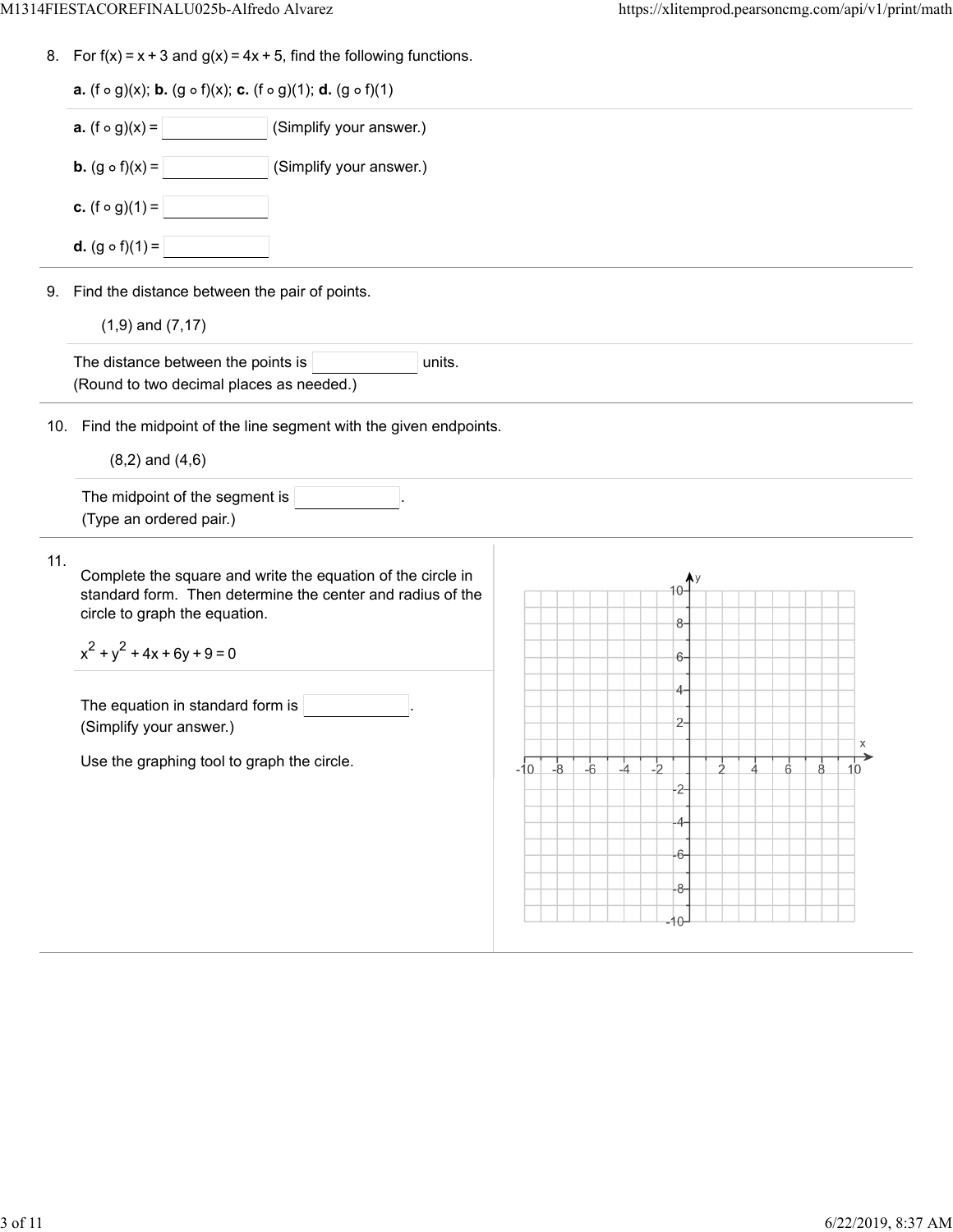| 12. | Use the vertex and intercepts to sketch the graph of the<br>quadratic function. Give the equation of the parabola's axis<br>of symmetry. Use the graph to determine the domain and<br>range of the function.<br>$f(x) = 2x - x^2 + 8$                                                |       |      |      |    |               | -8<br>6- |  |   |          |  |
|-----|--------------------------------------------------------------------------------------------------------------------------------------------------------------------------------------------------------------------------------------------------------------------------------------|-------|------|------|----|---------------|----------|--|---|----------|--|
|     | Use the graphing tool to graph the equation. Use the vertex<br>and one of the intercepts to draw the graph.                                                                                                                                                                          |       |      |      |    |               | $2-$     |  |   | X        |  |
|     | The axis of symmetry is<br>(Type an equation.)                                                                                                                                                                                                                                       | $-10$ | $-8$ | $-6$ | -4 | $\frac{1}{2}$ | 2-       |  | Ġ | $10^{-}$ |  |
|     | The domain of the function is<br>(Type your answer in interval notation.)                                                                                                                                                                                                            |       |      |      |    |               | 6-       |  |   |          |  |
|     | The range of the function is<br>(Type your answer in interval notation.)                                                                                                                                                                                                             |       |      |      |    |               | 8-<br>١O |  |   |          |  |
| 13. | Consider the function $f(x) = -2x^2 + 12x - 6$ .<br>Determine, without graphing, whether the function has a minimum value or a maximum value.<br>a.<br>Find the minimum or maximum value and determine where it occurs.<br>b.<br>Identify the function's domain and its range.<br>c. |       |      |      |    |               |          |  |   |          |  |
|     | $\frac{1}{\sqrt{1-\frac{1}{2}}}\n$ value.<br><b>a.</b> The function has a $(1)$                                                                                                                                                                                                      |       |      |      |    |               |          |  |   |          |  |
|     | It occurs at $x =$<br><b>b.</b> The minimum/maximum value is                                                                                                                                                                                                                         |       |      |      |    |               |          |  |   |          |  |
|     | c. The domain of f is $ $<br>. (Type your answer in interval notation.)                                                                                                                                                                                                              |       |      |      |    |               |          |  |   |          |  |
|     | The range of f is<br>(Type your answer in interval notation.)                                                                                                                                                                                                                        |       |      |      |    |               |          |  |   |          |  |
|     | maximum<br>(1)<br>minimum                                                                                                                                                                                                                                                            |       |      |      |    |               |          |  |   |          |  |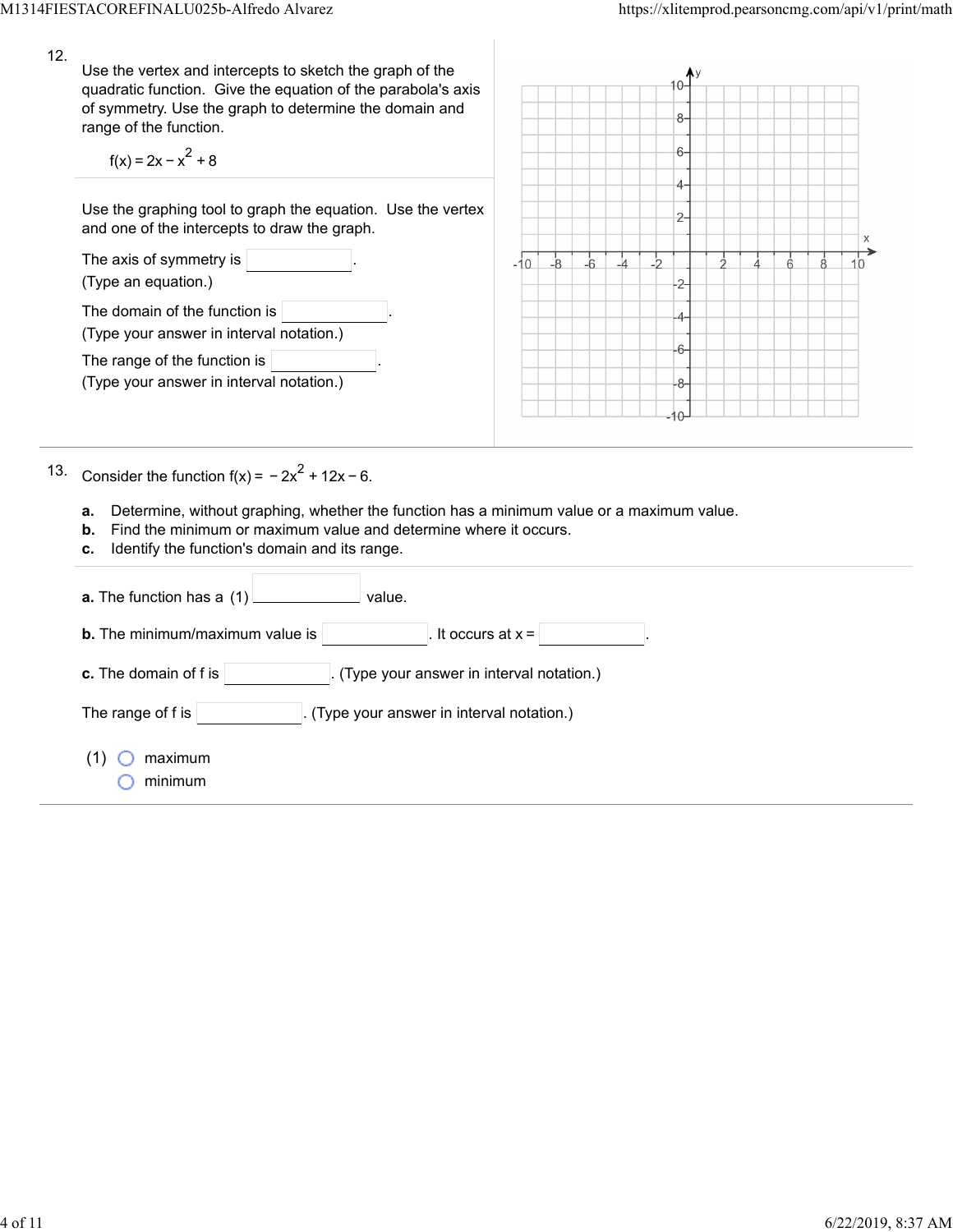- 14. The following equation is given.
	- $x^3 5x^2 9x + 45 = 0$
	- **a.** List all rational roots that are possible according to the Rational Zero Theorem.
	- (Use a comma to separate answers as needed.)
	- **b.** Use synthetic division to test several possible rational roots in order to identify one actual root.

| One rational root of the given equation is |  |
|--------------------------------------------|--|
| (Simplify your answer.)                    |  |

**c.** Use the root from part (**b.**) and solve the equation.

| The solution set of $x^3 - 5x^2 - 9x + 45 = 0$ is $\sqrt{ }$                                                            |  |
|-------------------------------------------------------------------------------------------------------------------------|--|
| (Simplify your answer. Type an exact answer, using radicals as needed. Use integers or fractions for any numbers in the |  |
| expression. Use a comma to separate answers as needed.)                                                                 |  |

15. Find the vertical asymptotes, if any, and the values of x corresponding to holes, if any, of the graph of the rational function.

$$
h(x) = \frac{x+3}{x(x-9)}
$$

Select the correct choice below and, if necessary, fill in the answer box to complete your choice. (Type an equation. Use a comma to separate answers as needed.)

**O** A. The vertical asymptote(s) is(are) \_\_\_\_\_\_\_\_\_\_\_. There are no holes.

**B.** The vertical asymptote(s) is(are) and hole(s) corresponding to

**C.** There are no vertical asymptotes but there is(are) hole(s) corresponding to .

**D.** There are no discontinuities.

.

16. Find the horizontal asymptote, if any, of the graph of the rational function.

$$
g(x) = \frac{16x^2}{4x^2 + 9}
$$

Select the correct choice below and, if necessary, fill in the answer box to complete your choice.

- **A.** The horizontal asymptote is . (Type an equation.)
- **B.** There is no horizontal asymptote.
- 17. Use properties of logarithms to expand the logarithmic expression as much as possible. Evaluate logarithmic expressions without using a calculator if possible.

$$
\ln\left[\frac{x^8\sqrt{x^2+2}}{(x+2)^3}\right]
$$

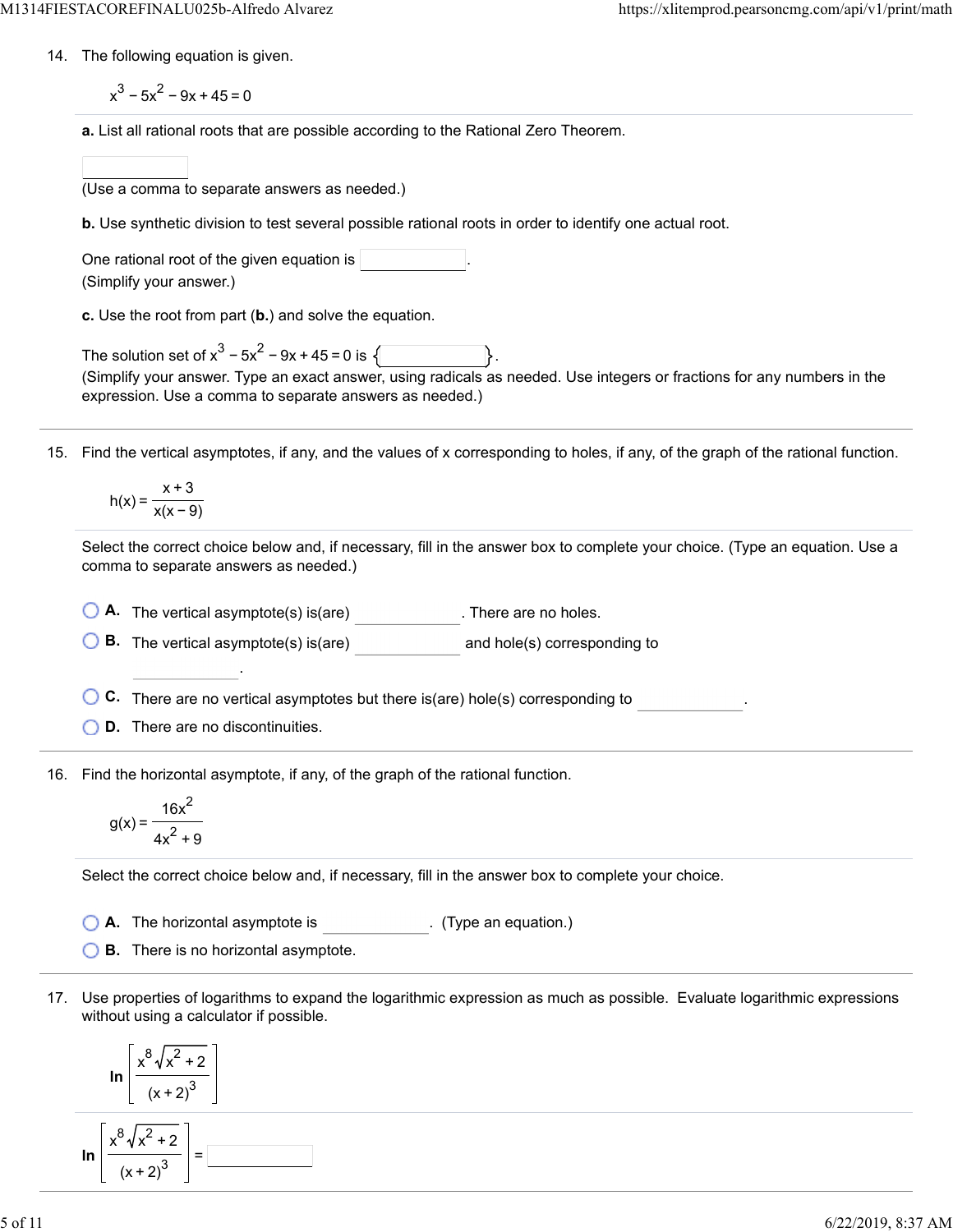18. Solve the following exponential equation by expressing each side as a power of the same base and then equating exponents.

 $25^{x+5}$  = 625<sup>x-8</sup>

The solution set is  $\{$ 

19. Solve the logarithmic equation. Be sure to reject any value of x that is not in the domain of the original logarithmic expressions. Give the exact answer.

**log**  $(x + 2) - \log_2(x - 5) = 3$ 

Select the correct choice below and, if necessary, fill in the answer box to complete your choice.

- $\bigcirc$  **A.** The solution set is  $\{$ (Simplify your answer. Use a comma to separate answers as needed.)
- **B.** There is no solution.
- 20. Solve the logarithmic equation. Be sure to reject any value of x that is not in the domain of the original logarithmic expressions. Give the exact answer.

**log** x + **log** (x − 5) = **log** 36

Select the correct choice below and, if necessary, fill in the answer box to complete your choice.

- $\overline{A}$  The solution set is  $\{$ (Simplify your answer. Use a comma to separate answers as needed.)
- **B.** There is no solution.

21. Complete the table for a savings account subject to continuous compounding.

 $(A = Pe^{rt})$ 

| <b>Amount Invested</b> | <b>Annual Interest Rate</b> | <b>Accumulated Amount</b> | Time t in years |
|------------------------|-----------------------------|---------------------------|-----------------|
| \$7000                 | 7%                          | \$14.000                  |                 |

Let A represent the accumulated amount, P the amount invested, r the annual interest rate, and t the time. Find the time, t.

 $t \approx$  | years (Round to one decimal place as needed.)

22. Solve the given system of equations.

 $x + y + 5z = -32$  $x + y + 7z = -42$  $x - 7y + 6z = -21$ 

Select the correct choice below and fill in any answer boxes within your choice.

, ,

**A.** There is one solution. The solution set is

) }. (Simplify your answers.)

**B.** There are infinitely many solutions.

**C.** There is no solution.

{(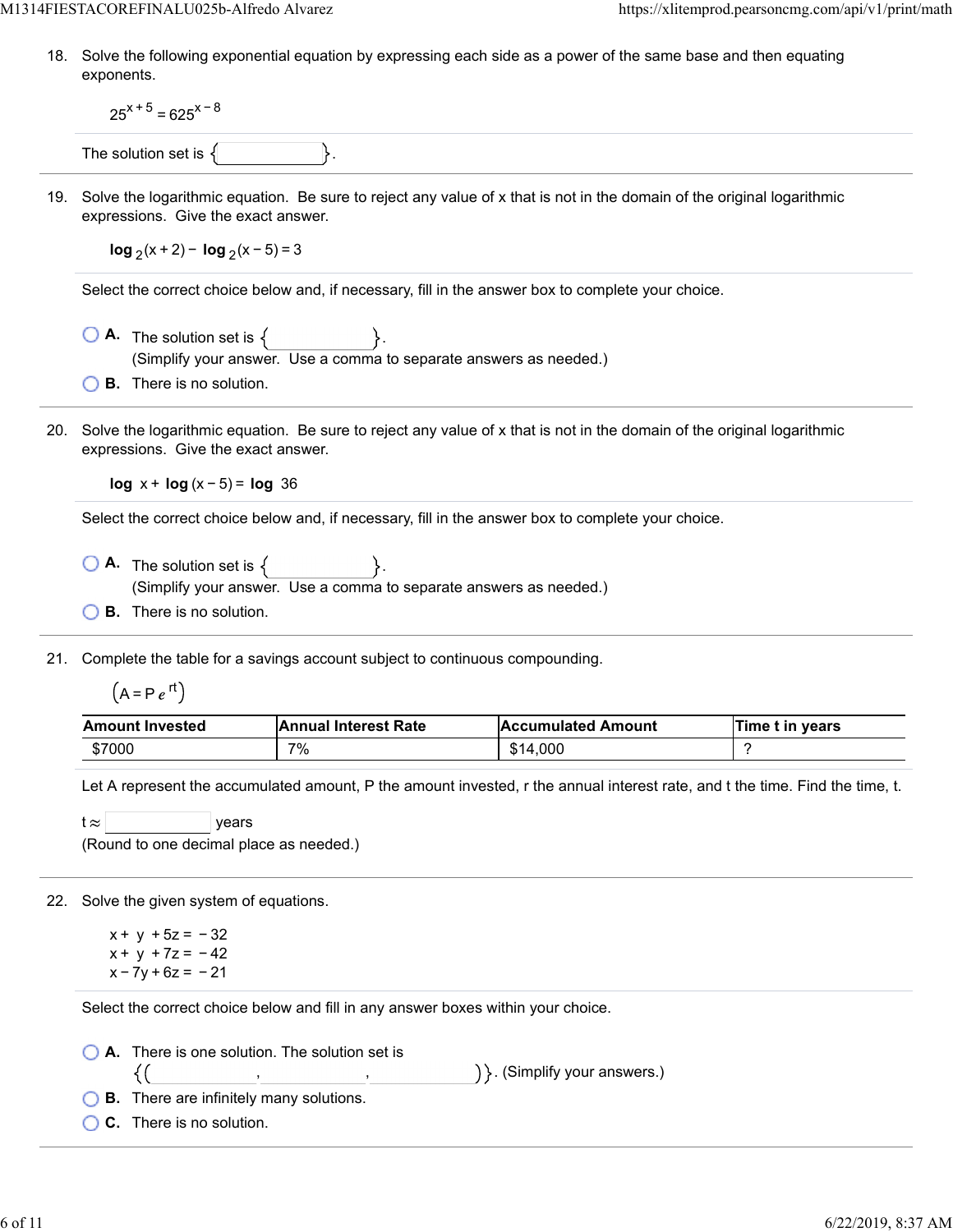23. Write the first four terms of the sequence whose general term is given.

$$
a_1 = \frac{2n}{n+7}
$$
\n
$$
a_1 = \boxed{\boxed{\boxed{\text{Simplify your answer.}}}}
$$
\n
$$
a_2 = \boxed{\boxed{\text{Simplify your answer.}}}
$$
\n
$$
a_3 = \boxed{\boxed{\text{Simplify your answer.}}}
$$
\n
$$
a_4 = \boxed{\boxed{\text{Simplify your answer.}}}
$$
\n
$$
a_5 = \boxed{\text{Simplify your answer.}}
$$
\n
$$
a_6 = \boxed{\text{Simplify your answer.}}
$$
\n
$$
k = 1
$$
\n
$$
k = 1
$$
\n
$$
k = 1
$$
\n
$$
k = 1
$$
\n
$$
k = 2
$$
\n
$$
k = 1
$$
\n
$$
k = 3
$$
\n
$$
k = 4
$$
\n
$$
k = 1
$$
\n
$$
k = 1
$$
\n
$$
k = 2
$$
\n
$$
k = 3
$$
\n
$$
k = 4
$$
\n
$$
k = 1
$$
\n
$$
k = 1
$$
\n
$$
k = 2
$$
\n
$$
k = 3
$$
\n
$$
k = 4
$$
\n
$$
k = 1
$$
\n
$$
k = 1
$$
\n
$$
k = 2
$$
\n
$$
k = 3
$$
\n
$$
k = 4
$$
\n
$$
k = 1
$$
\n
$$
k = 1
$$
\n
$$
k = 2
$$
\n
$$
k = 3
$$
\n
$$
k = 4
$$
\n
$$
k = 1
$$
\n
$$
k = 1
$$
\n
$$
k = 2
$$
\n
$$
k = 1
$$
\n
$$
k = 2
$$
\n
$$
k = 1
$$
\n
$$
k = 2
$$
\n
$$
k = 1
$$
\n
$$
k = 2
$$
\n
$$
k = 1
$$
\n
$$
k = 1
$$
\n
$$
k = 2
$$
\n
$$
k = 2
$$
\n
$$
k = 2
$$

$$
(4x-2)^3
$$
  
(4x-2)<sup>3</sup> = \_\_\_\_\_\_\_\_ (Simplify your answer.)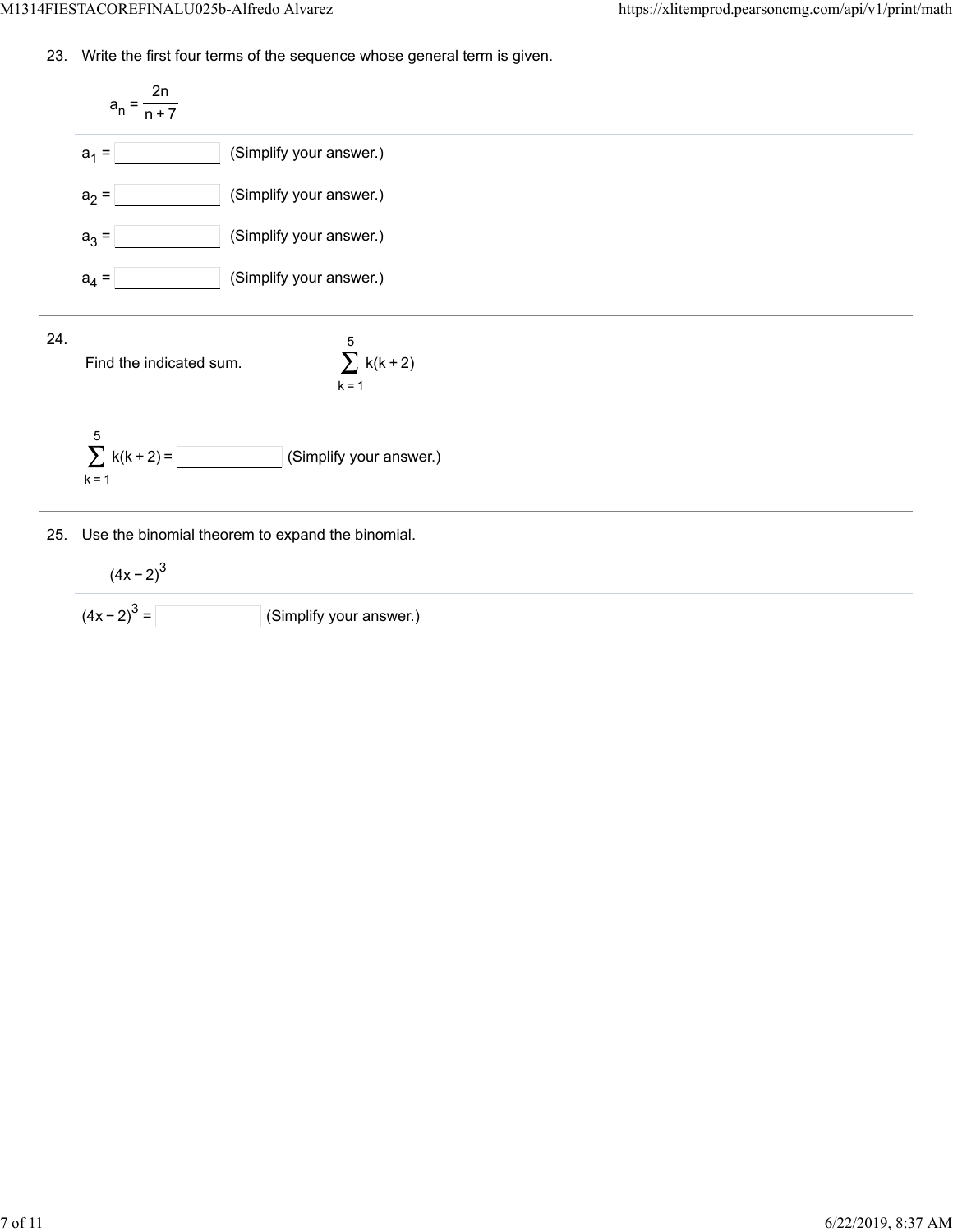1. 4, − 1 2 2. A. The solution set is  $\begin{cases} \begin{matrix} -1 \\ \end{matrix}$ . (Use a comma to separate answers as needed.) 3. A. The function f has (a) relative maxima(maximum) at  $\vert$  -1  $\vert$  and the relative maxima(maximum) are(is) . **− 1 8** (Use a comma to separate answers as needed.) A. The function f has (a) relative minima(minimum) at  $\vert$  2  $\vert$  and the relative minima(minimum) are(is) . **2 − 19** (Use a comma to separate answers as needed.) 4.



## 5. 2x + h − 5

| 6.<br>A <sub>y</sub><br>8-<br>X<br>⊥8∓<br>$\mathsf C.$ |  |  |
|--------------------------------------------------------|--|--|
| 7. $(-\infty, 9]$                                      |  |  |
| $8.4x + 8$                                             |  |  |
| $4x + 17$                                              |  |  |
| 12                                                     |  |  |
| 21                                                     |  |  |
| 9.10                                                   |  |  |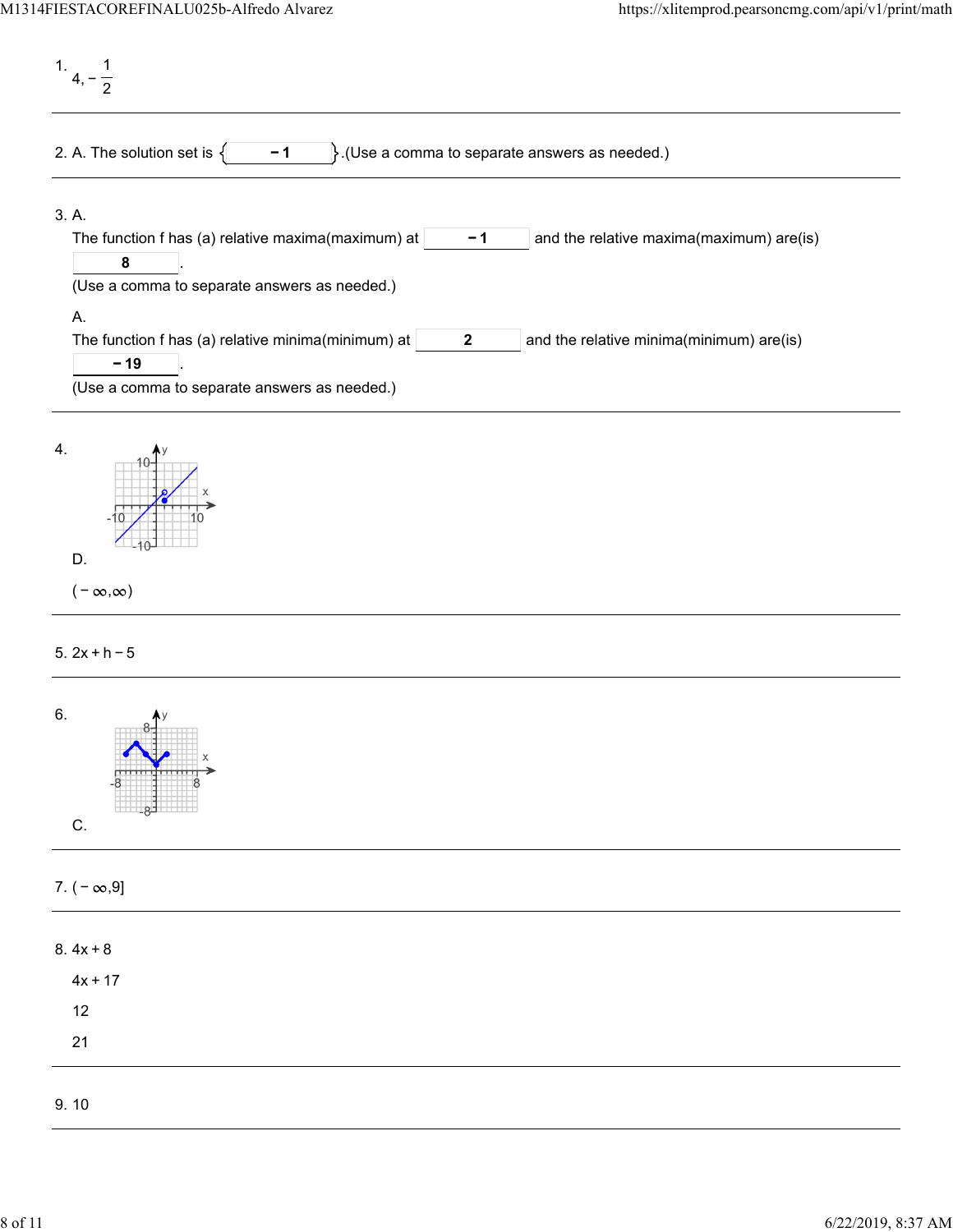10. (6,4)

11.  $(x + 2)^2 + (y + 3)^2 = 4$ 





 $(-\infty, \infty)$ 

 $(-\infty, 9]$